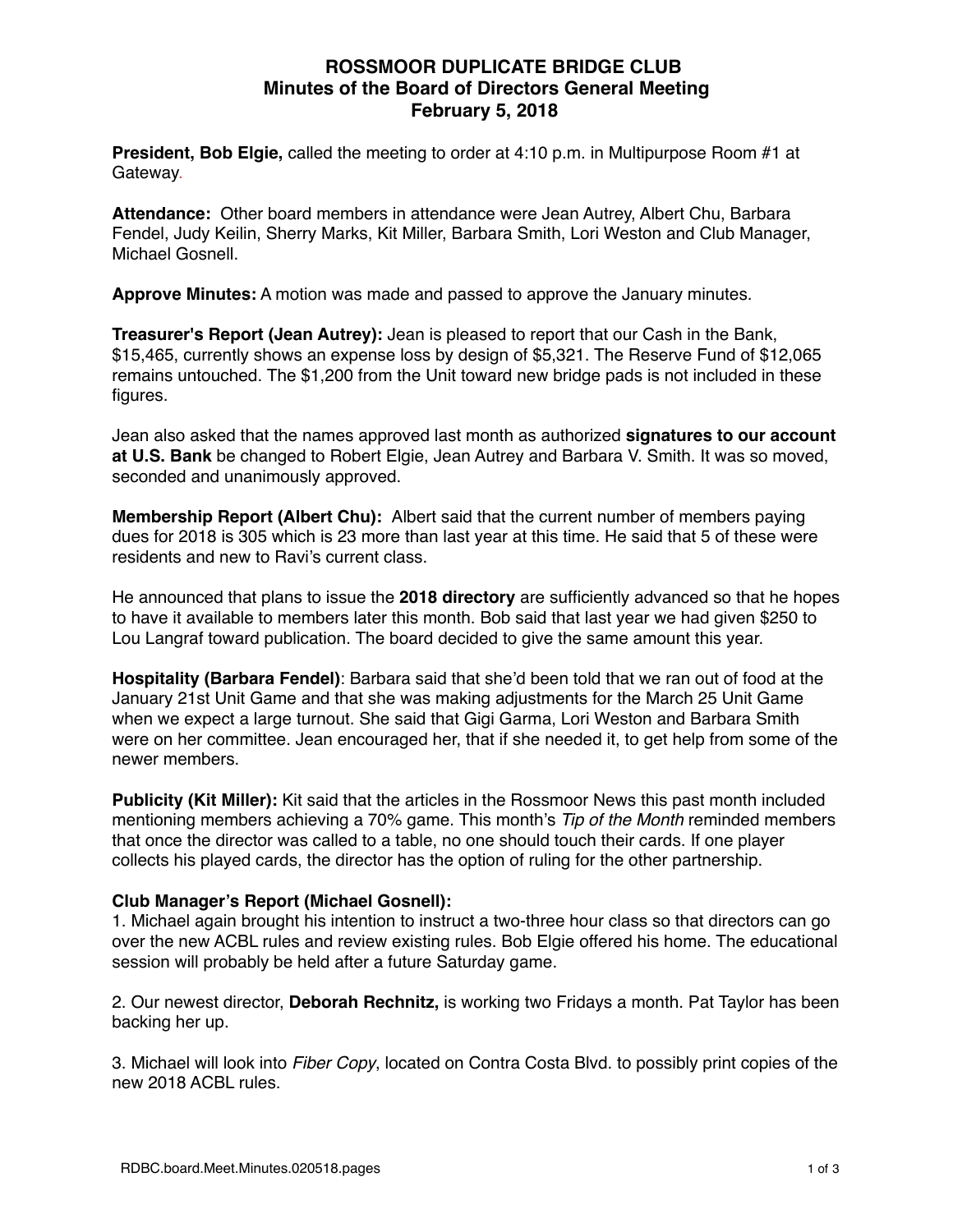## **ROSSMOOR DUPLICATE BRIDGE CLUB Minutes of the Board of Directors General Meeting February 5, 2018**

4. Lori is to start learning what Dori does on Tuesdays.

5. **Michael mentioned an experimental ACBL-wide REACH program**, run in conjunction with the International Fund Game. It was offered this week starting on Saturday afternoon, February 3 with five sessions offered one-a-day from Feb. 5-9. Players register for REACH in advance for \$30 plus regular table fees. This enables them to play at any game of a participating club.

REACH looks like a regional side game. Normal points are given, red/black, for the International Fund Game and overall winners receive gold points. (Bridge Bulletin, February 2018).

6. Michael would like to change the master point limit to 499 (from the current 299) in the B group of the **Monday game**, thereby **making the B group a non-life master group. Any change would not take place until January 2019.** 

Lori mentioned that she'd conducted an informal poll and received comments as "Absolutely not." "We bon't be able to make as many points." and "OK, lets try it." Sherry mentioned that raising the master point limit to 499 **was actually a bonus to B players** in that it would allow players to continue to play longer in this group. They would not be forced to play in A until they'd reached 499 (or received Life Master status). It was felt as doubtful there would be a huge exodus from the A group, but changing the point count limit would allow adjustments to be more easily made should there be one-half table in each group. The Monday game is our only members-only group.

#### **Old Business:**

1. Kit said members have received their **name badges** from the first batch ordered and she's ready to order a second batch for those signing up. There is a reminder that players with pacemakers should order a badge with a pin rather than a magnet used to attach them. Players wishing name badges can sign up in the green-covered notebook kept in the Oak room closet.

2. **We are changing the names of authorized signatures** with access to our U.S. Bank account(s) to Robert Elgie, Jean A. Autrey or Barbara V. Smith**, any one acting alone.** Barbara has been depositing funds. A vote was taken on the motion and the motion was carried.

#### **New Business:**

1. Michael asked the board what they thought about **forming a Google group**. Comments were very favorable. Michael offered to get it started and asked if anyone had experience. Judy will get the group started and has volunteered to manage it. Albert also agreed to co-manage.

2. Michael was asked how difficult it would be for **members to put in their ACBL numbers**  instead of their names on the white table sign-ups for regular games. Michael said he thought there'd be no problem, but he will look into it.

3. Lori asked if we could purchase a **cordless portable microphone** that could be used by instructors teaching classes this spring. It was thought prices started at \$21, but Michael will look into it.